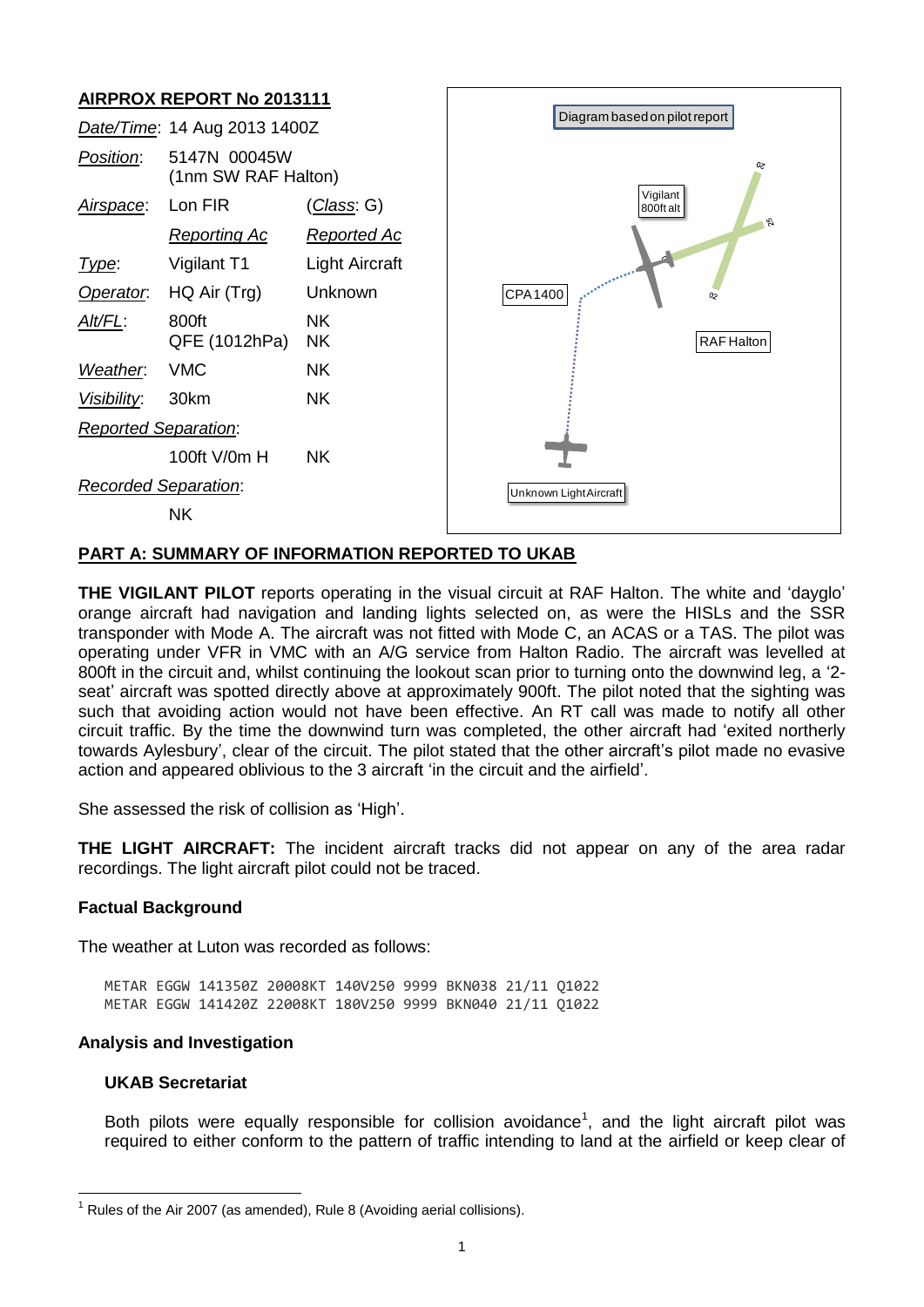the airspace in which the pattern was formed<sup>2</sup>. Assuming an accurate position and vertical separation at CPA, as reported by the Vigilant pilot, it was considered likely that the light aircraft was inside the RAF Halton ATZ and its pilot was therefore required to conform with the relevant elements of Rule 45 of the Rules of the Air 2007 (as amended) as quoted below:

*'(5) If there is no flight information service unit at the aerodrome the commander shall obtain information from the air/ground communication service to enable the flight to be conducted safely within the zone.*

*(6) The commander of an aircraft flying within the aerodrome traffic zone of an aerodrome shall -*

*(a) cause a continuous watch to be maintained on the appropriate radio frequency notified for communications at the aerodrome; or*

*(b) if this is not possible, cause a watch to be kept for such instructions as may be issued by visual means; and*

*(c) if the aircraft is fitted with means of communication by radio with the ground, communicate his position and height to the air traffic control unit, the flight information service unit or the air/ground communication service at the aerodrome (as the case may be) on entering the zone and immediately prior to leaving it.*'

# **Comments**

#### **HQ Air Command**

Whilst there are occasions when the wind conditions and the performance limitations of the Vigilant conspire to push circuit traffic to and beyond the limits of the ATZ, on the face of it, this appears to be a case of an ATZ infringement. Such incidents are routinely reported to the CAA and no other action is practicable. Crews must always be aware of the potential for ATZ infringements and be pedantic in their lookout, particularly towards the edge of the ATZ.

# **Summary**

 $\overline{a}$ 

A Vigilant T1 and an unidentified light aircraft flew into confliction in the vicinity of the visual circuit at RAF Halton at about 1400 on 14 August 2013. The Vigilant pilot was operating under VFR in VMC with an A/G service from RAF Halton and did not see the light aircraft in time to take avoiding action. No RT transmissions from the light aircraft pilot were heard on the RAF Halton A/G frequency. The light aircraft was reported as passing directly overhead the Vigilant with 100ft vertical separation.

# **PART B: SUMMARY OF THE BOARD'S DISCUSSIONS**

Information available included a report from the Vigilant pilot and radar video recordings, although it was not possible to detect the subject light aircraft on these recordings.

The Board first considered the Vigilant pilot's actions. Given the aircraft's performance, the Board considered that the Vigilant pilot was inside the Halton ATZ at CPA. The weather conditions and geometry were such that, assuming it passed directly overhead the Vigilant, the light aircraft could have been seen at range (albeit it was on a constant bearing from the Vigilant pilot until a very late stage, and the Vigilant pilot may have been preoccupied with after take-off handling and circuit procedures). What was clear was that the Vigilant pilot did not see the conflicting traffic until it was too late to take avoiding action: the Board considered that this served as a useful reminder to all pilots of the need for effective look-out even when within the 'protected' environment of an ATZ.

 $2$  Rules of the Air 2007 (as amended), Rule 12 (Flight in the vicinity of an aerodrome).